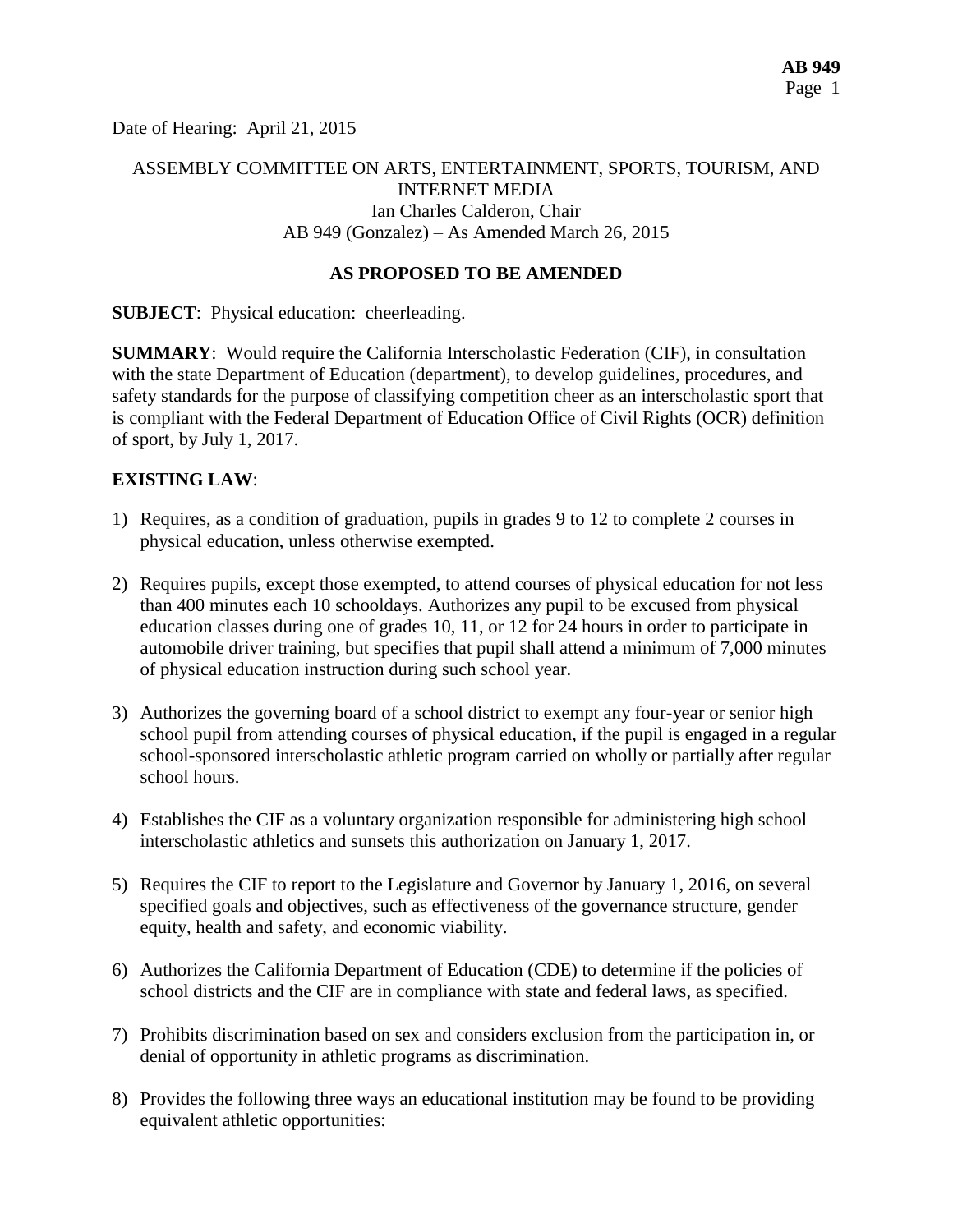- a) If interscholastic level participation opportunities for male and female pupils are provided in numbers substantially proportionate to their respective enrollments;
- b) If the school district can show a history and continuing practice of program expansion that is demonstrably responsive to the developing interest and abilities of the members of the sex that have been and are underrepresented among interscholastic athletes; or
- b) If the school district can demonstrate that the interest and abilities of the members of the sex that have been underrepresented among interscholastic athletes is fully and effectively accommodated by the present program, where, in the past, the school district was unable to show a continuing practice of program expansion.

EXISTING FEDERAL LAW provides that "No person in the United States shall, on the basis of sex, be excluded from participation in, be denied the benefits of, or be subjected to discrimination under any educational program or activity receiving Federal financial assistance." (Title IX of the Education Amendments of 1972 to the 1964 Civil Rights Act".

Title IX applies to *all* aspects of educational opportunities, not just athletics.

## **FISCAL EFFECT**: Unknown

## **COMMENTS**:

1) *Bill is being heard as proposed to be amended in mock-up form. Amendments will be adopted in the Education Committee due to policy hearing deadline time constraints and double referral.*

2) *Author's Statement of need for legislation*

According to the author, "AB 949 would create new safety guidelines for training and potentially spark changes in athletic department funding for cheerleading at California high schools. The recognition of cheerleading as an official sport will provide resources to cheerleading coaches and cheerleaders consistent with other California Interscholastic Federation (CIF)-sanctioned sports. The benefits of having the same CIF standards will ensure a certain level of coaching competency and skill once safety guidelines are developed by the Department and CIF.

"Traditional cheerleading was predominantly male in the early days, mainly consisting of tow-touch jumps, splits and clapping. Today, cheerleaders are mostly athletic females. Cheerleading has evolved significantly into a physically demanding competitive sport of its own. Cheerleading is as athletic and potentially dangerous as other sports, as cheer athletes perform gymnastic–style backflips, lifting and throwing team members, jumps, pyramid building and risky dance moves that are often performed on hard surfaces.

"Incidents of cheerleading injuries – including fractures, spinal damage, head injuries, concussions and paralysis – have increased (as cheer has become more popular). According to the Consumer Product Safety Commission, in 2011, there were almost 37,000 emergency room visits for cheerleading injuries. Cheerleading injuries account for approximately 65 percent of all catastrophic injuries in girls' high school athletics, according to a recent report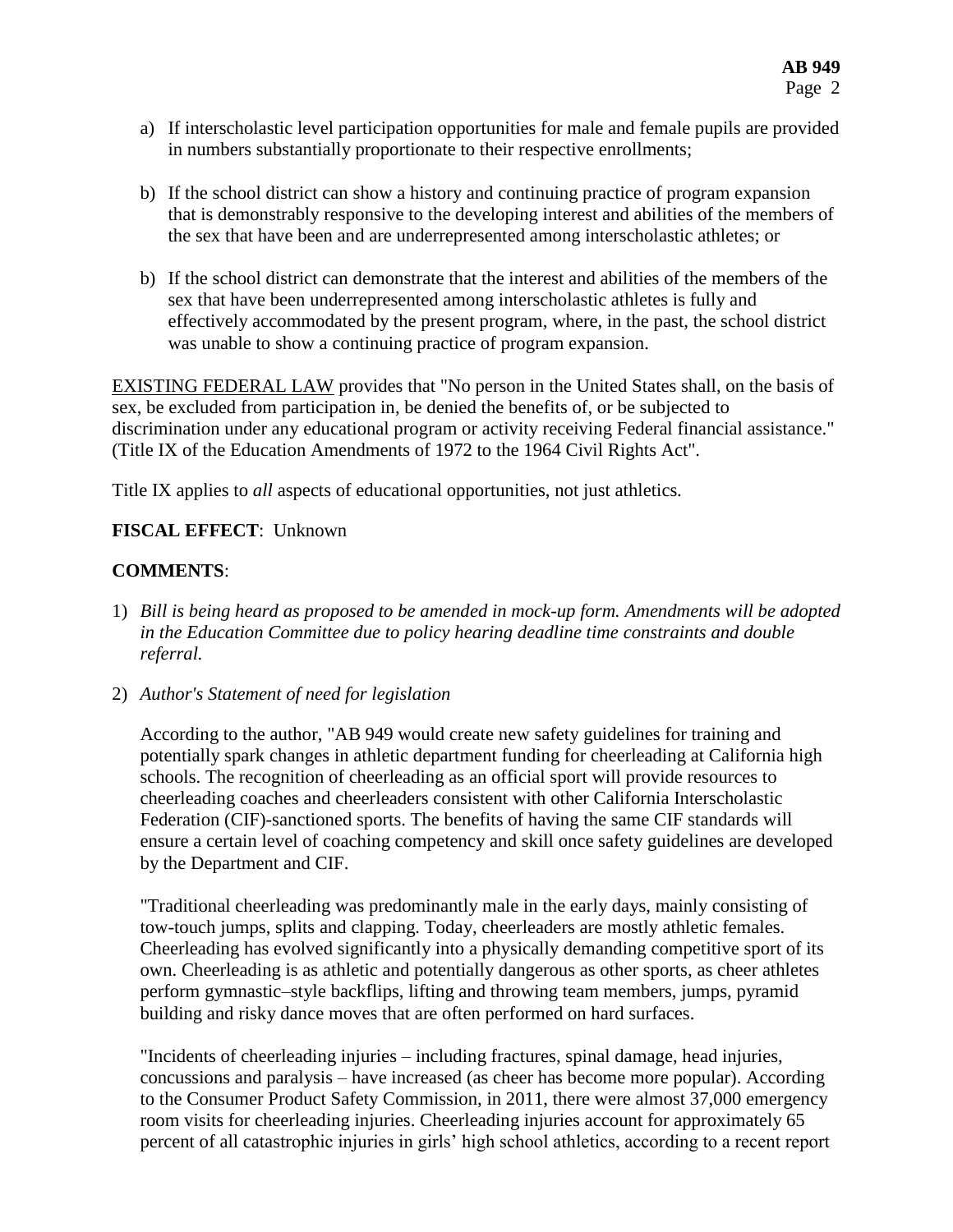by the National Center for Catastrophic Sport Injury Research at the University of North Carolina.

"The medical field has recognized the dramatically increase popularity of cheerleading and injuries. The American Academy of Pediatrics issued a policy statement and The American Medical Association adopted the policy to consider cheerleading a sport because of its rigors and risks.

"AB 949's designation of cheerleading as a sport will afford it consistent minimum safety resources and regulations. Equally as important, it means capturing cheerleading injury data. This bill will have the responsible parties – California Department of Education and the California Interscholastic Federation – collaborate and develop higher consistence safety standards for cheerleaders."

3) *Who is the CIF?*

The CIF is an association of public, private and parochial secondary schools which was formally established in 1914. The CIF is authorized by state statute and is responsible for administering all high school athletic programs; including establishing rules for participation.

In 1981, the Legislature delegated state oversight of high school athletics to local school district governing boards. That same legislation recognized the authority of the CIF, and allowed the local districts to join such associations.

According to the CIF website, currently, more than 1,372 public and private high schools in California compete in the wide range of athletic activities administered by the CIF and organized under the direction of local school boards. In total, over 700,000 girls and boys throughout the state compete in more than 30 sports each year.

4) *Title IX concerns: Under existing case law traditional cheerleading is not a sport.*

The CIF Website refers readers to the following article from *High School Today*, entitled *Cheerleading is not a sport: Can cheer and competitive cheer be considered?* Wherein the writer opines,

"There appears to be unanimous agreement across the country that cheerleading is not a sport as it relates to Title IX purposes. Cheerleading's primary purpose from its origin centuries ago has been to support the athletic teams and to lead the crowd. Cheerleading teams can add the elements of gymnastics, dance and stunting, but the main goal of their existence does not change. With that being said, the confusion comes from the terms 'competitive cheer' and 'cheer.' If you enter 'Is cheerleading or cheer a sport?' in an Internet search, literally thousands of articles or opinion papers appear. An association or an outside organization can refer to cheerleading any way it desires, but there is only one organization that can determine if the athletes meet the definition of sport and be considered in the school's proportionality count for equitable opportunities offered…. Unfortunately, too many interscholastic institutions have tried and failed to use cheer/competitive cheer/spirit numbers for proportionality without meeting all the criteria. Don't be confused; the titles are not the problem, and the criteria and standards are not debatable."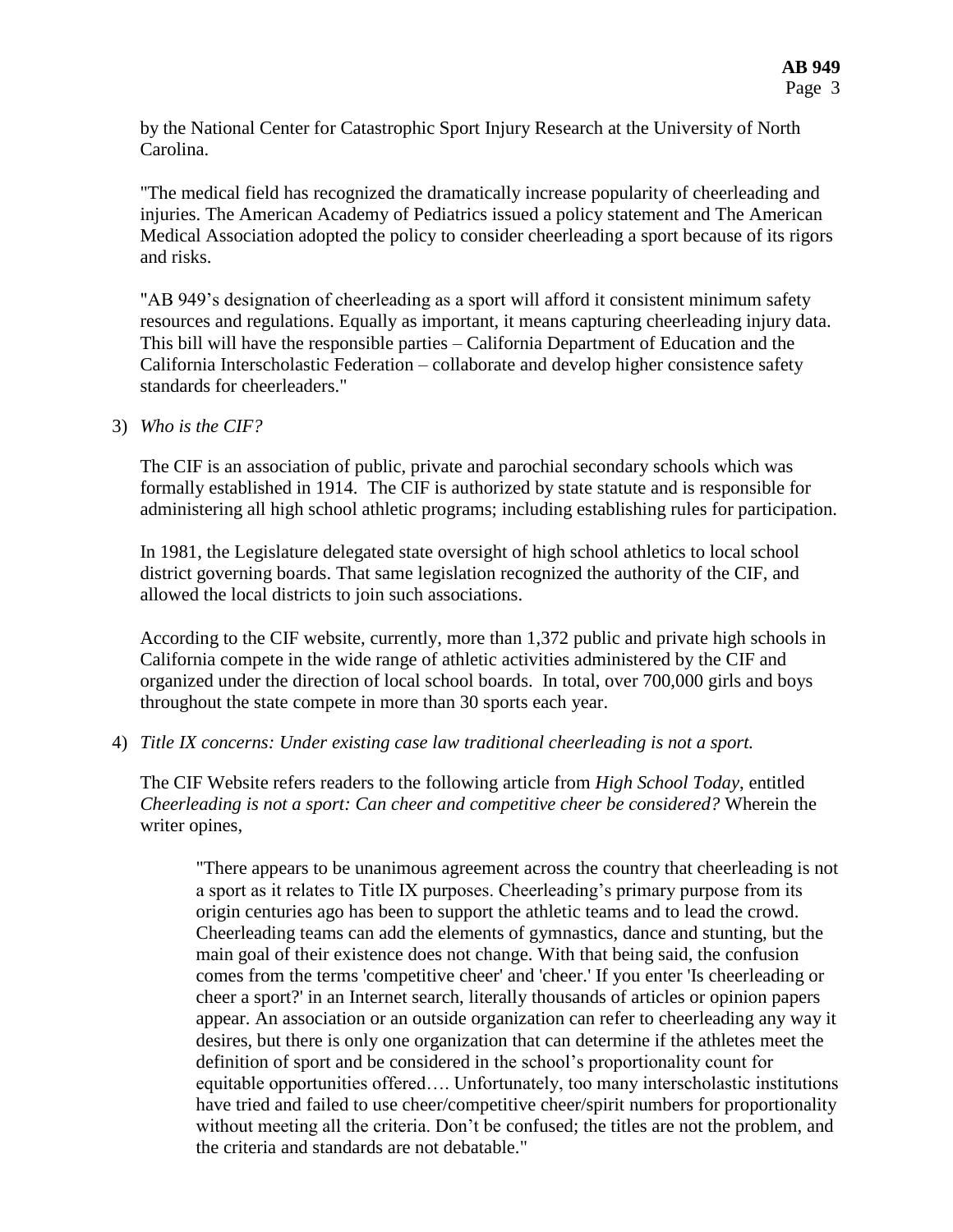According to Title IX case law, cheer is not a sport. The following cases offer guidance and the committee may note that cases regarding college athletics are relevant to the interpretation of Title IX at the primary and secondary school levels. From the *Biediger* case:

Cheerleading does "not qualify as a varsity sport for the purposes of Title IX, therefore, its members may not be counted as athletic participants under the statute…For an athletic opportunity to count under Title IX, it must be genuine, meaning that it must take place in the course of playing an actual 'sport….To qualify the activity must allow an athlete to receive the same benefits and experience that she would receive if she played on another established varsity squad." *Biediger v. Quinnipiac Univ.,* 728 F. Supp. 2d 62, 91 (D. Conn. 2010) aff'd, 691 F.3d 85 (2d Cir. 2012).

They also draw the committee's attention to the *Torres* decision wherein it was held, "Primary purpose of . . . any cheerleading team, is to support athletic teams and the school at various athletic competitions . . . lack of competition against other teams or individuals excludes . . . [cheer] from being classified as a sporting team." *Torres v. University of Massachusetts,* 2005 WL 5652770 (Mass. Super.)

5) *What is a "sport" under Title IX?*

In September 2008, the US Department of Education Office of Civil Rights issued a *Dear Colleague Letter: Athletic Activities Counted for Title IX Compliance* document, "to provide State educational agencies, local educational agencies, and postsecondary institutions with information to ensure that male and female students are provided equal opportunities to participate in intercollegiate and interscholastic athletics programs consistent with Title IX of the Education Amendments of 1972, 20 U.S.C §§ 1681 et seq., and its implementing regulations (34 C.F.R. Part 106)…Specifically, this letter provides clarifying information to help institutions determine which intercollegiate or interscholastic athletic activities can be counted for the purpose of Title IX compliance; it does not represent a change in OCR's policy under Title IX."

The letter outlined several factors to consider on a case-by-case evaluation of whether an activity can be counted as an intercollegiate or interscholastic sport for the purpose of Title IX compliance, OCR will consider all of the following factors:

- a) PROGRAM STRUCTURE AND ADMINISTRATION Taking into account the unique aspects inherent in the nature and basic operation of specific sports, OCR considers whether the activity is structured and administered in a manner consistent with established intercollegiate or interscholastic varsity sports in the institution's athletics program...
- b) TEAM PREPARATION AND COMPETITION Taking into account the unique aspects inherent in the nature and basic operation of specific sports, OCR considers whether the team prepares for and engages in competition in a manner consistent with established varsity sports in the institution's intercollegiate or interscholastic athletics program, including: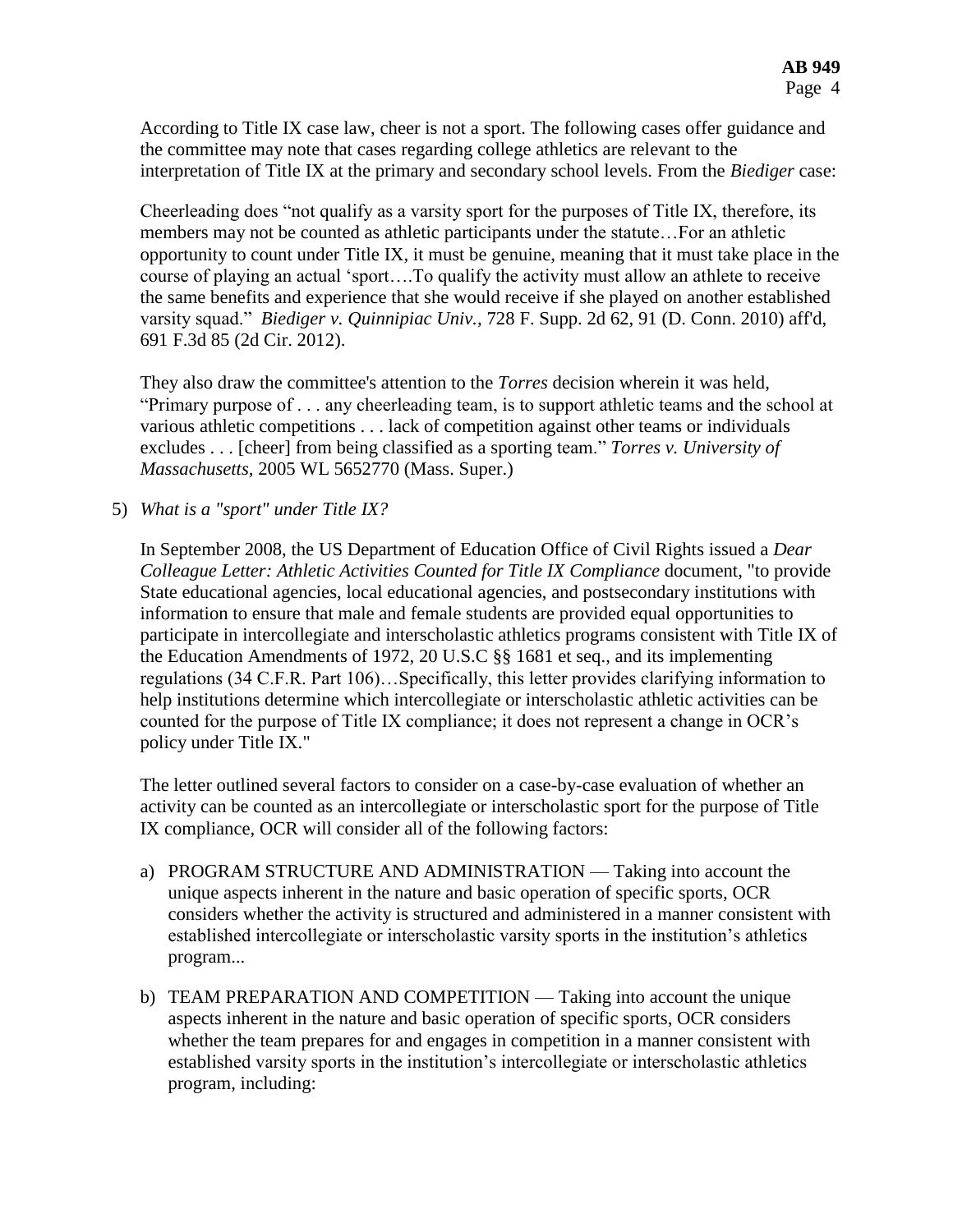- i) Whether the practice opportunities (e.g., number, length and quality) are available in a manner consistent with established varsity sports in the institution's athletics program; and
- ii) Whether the regular season competitive opportunities differ quantitatively and/or qualitatively from established varsity sports; whether the team competes against intercollegiate or interscholastic varsity opponents in a manner consistent with established varsity sports;
- iii) When analyzing this factor, the following may be taken into consideration:
- iv) Whether the number of competitions and length of play are predetermined by a governing athletics organization, an athletic conference, or a consortium of institutions;
- v) Whether the competitive schedule reflects the abilities of the team; and
- vi) Whether the activity has a defined season; whether the season is determined by a governing athletics organization, an athletic conference, or a consortium.
- vii)If pre-season and/or post-season competition exists for the activity, whether the activity provides an opportunity for student athletes to engage in the pre-season and/or post-season competition in a manner consistent with established varsity sports; for example, whether state, national and/or conference championships exist for the activity; and
- c) Whether the primary purpose of the activity is to provide athletic competition at the intercollegiate or interscholastic varsity levels rather than to support or promote other athletic activities.
	- i) When analyzing this factor, the following may be taken into consideration:
	- ii) Whether the activity is governed by a specific set of rules of play adopted by a state, national, or conference organization and/or consistent with established varsity sports, which include objective, standardized criteria by which competition must be judged;
	- iii) Whether resources for the activity (e.g., practice and competition schedules, coaching staff) are based on the competitive needs of the team;
	- iv) If post-season competition opportunities are available, whether participation in postseason competition is dependent on or related to regular season results in a manner consistent with established varsity sports; and
	- v) Whether the selection of teams/participants is based on factors related primarily to athletic ability.

"It is OCR's policy to encourage compliance with the Title IX athletics regulations in a flexible manner that expands, rather than limits, student athletic opportunities. By disseminating this list of factors, OCR intends to provide institutions with information to include new sports in their athletics programs, such as those athletic activities not yet recognized by governing athletics organizations and those featured at the Olympic games, if they so choose. Expanding interscholastic and intercollegiate competitive athletic opportunities through new sports can benefit students by creating and stimulating student interest in athletics, taking advantage of athletic opportunities specific to a particular competitive region, and providing the opportunity for access to a wide array of competitive athletic activities."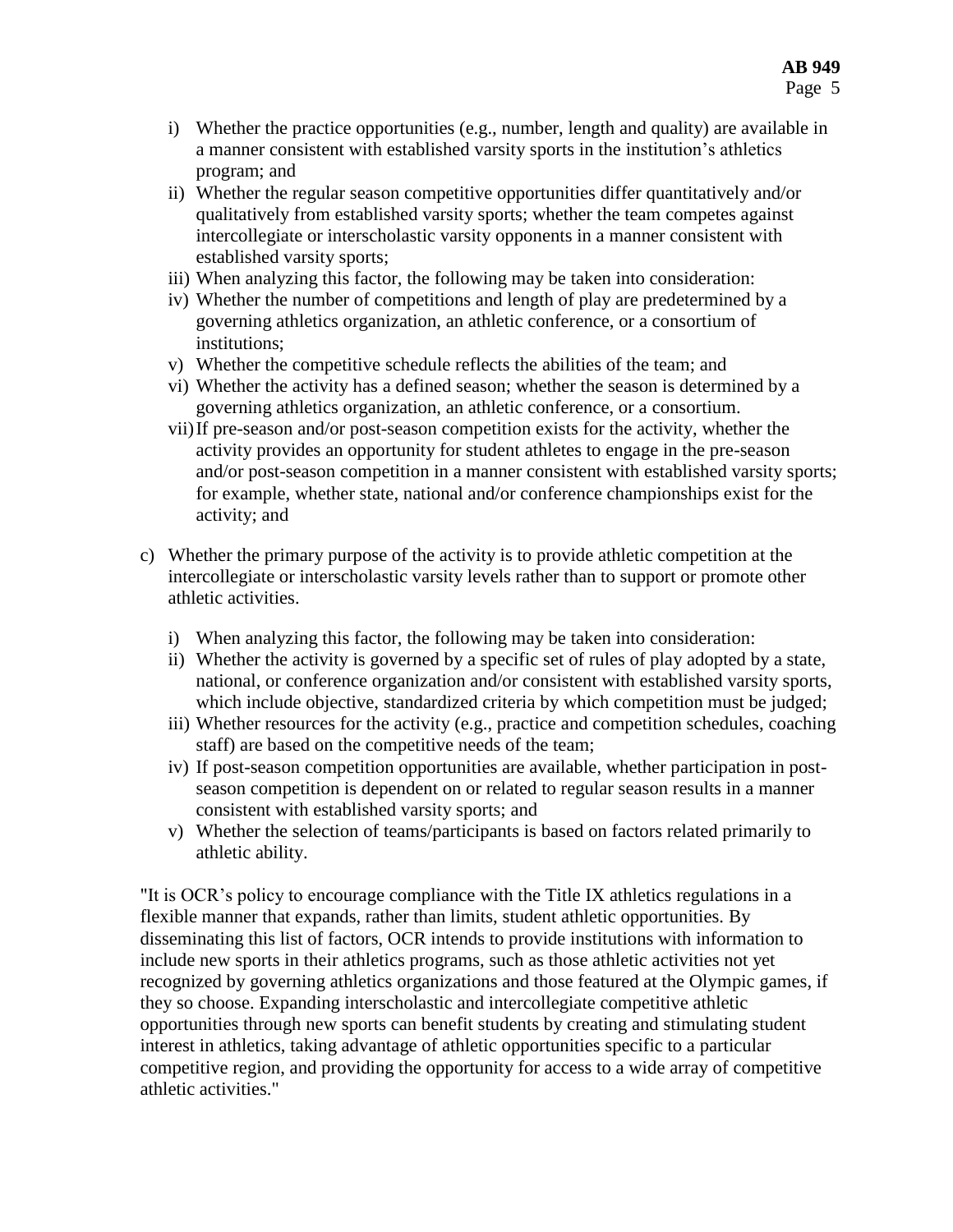6) *Michigan High School Athletic Association (MHSAA) may provide model of competition cheer to address Title IX concerns.*

According to information provided by the author, the sport of competition cheer has been adopted in other states, and at least one state, Michigan, has received a letter from OCR which declares their sport of competition cheer to meet Title IX standards. On their website, the MHSAA states the following regarding competition cheer:

"In 1994, the MHSAA welcomed the sport of Competitive Cheer to the list of many sports that are offered end-of-season MHSAA tournament competition.

"The introduction of Competitive Cheer as a member school recognized sport has allowed school administrators their first opportunity to participate in the development and review process for safety rules and the competition format. This opportunity provides assurance that Competitive Cheer will meet safety guidelines appropriate for the participants as well as include the elements and characteristics necessary to be a positive sport offering within member school athletic programs.

"The sport format was created by Michigan cheer coaches and athletic administrators with the purpose of providing consistent rules from week to week and from team to team with the sport season. The format allows teams to perform all aspects of cheer techniques and styles and it is designed to encourage athleticism. Competitive Cheer meets the criteria of a sport provided by the Office of Civil Rights in the U.S. Department of Education. Such criteria includes contracting a coach who conducts practices to teach and train athletes for competition, having a schedule of meets, having a win-loss record, following rules of a sport, participating in contest that are officiated, receiving school varsity recognition and potentially league/conference recognition.

"Competitive Cheer does not replace nor is it intended to conflict with game cheerleading squads. Competitive Cheer teams condition, practice and prepare solely for competition while sideline/game cheerleading squads' main objective is to leave cheers for school sports fans and to promote good sportsmanship for all involved. A sideline/game cheerleading squad provides a unique opportunity for its participants as well as the school teams and spectators it benefits."

- 7) *Required training for Interscholastic Athletic Coaches would be mandated for Competition Cheer coaches under proposed amendments.* Interscholastic athletic coaches (coaches of the programs recognized as sports by the CIF) are required to complete a mandatory training program under existing state law either offered by the school district or the California Interscholastic Federation. Interscholastic athletic coaches are required to participate in the California High School Coaching Education and Training Program and the Legislature has expressed its intent that the program emphasize the following components:
	- a) Development of coaching philosophies consistent with the goals of the school, school district, and school district governing board.
	- b) Sport psychology.
	- c) Sport pedagogy.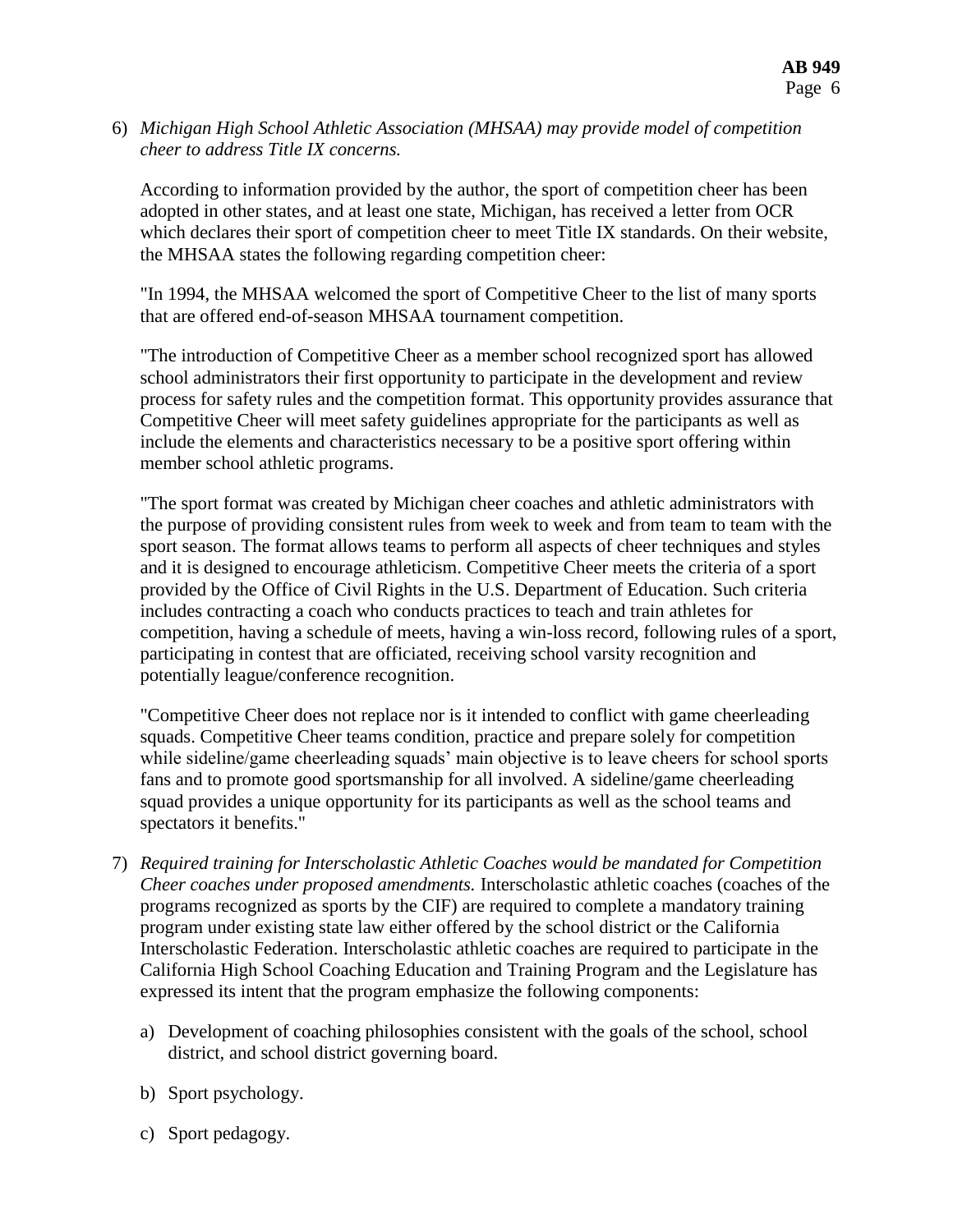- d) Sport physiology including principles of training and the harmful effects associated with the use of steroids.
- e) Sport management.
- f) Training certification in CPR and first aid.
- g) Knowledge of and adherence to statewide rules and regulations, as well as school regulations including, but not necessarily limited to, eligibility, gender equity, and discrimination.
- h) Sound planning and goal setting. (Education Code Section 35179.1)

Currently CIF offers training programs to high school coaches who receive a certificate upon course completion (typically an eight hour class). To date more than 60,000 coaches have taken the training, which costs approximately \$60 per person. Some school districts pay for the program while others require the coach to pay for it. The completed certificate is transferable between school districts.

California Code of Regulations, Title 5, Section 5593, requires school districts to ensure that temporary athletic team coaches are knowledgeable and competent in the following areas: Care and prevention of athletic injuries; basic first aid and emergency procedure; coaching techniques; rules and regulations in the athletic activity being coached; and, child or adolescent psychology for the appropriate grade level. Temporary athletic team coaches can demonstrate their competency in these areas in a number of ways, including but not limited to, completing a college-level course on the topic, completing an in-service training by the district or county office of education, or demonstration of prior experience in the topic area. The regulations also allow a school district superintendent to waive compliance with any one or more of the competencies provided that the person is enrolled in a program leading to acquisition of a competency. Until the competencies are met, the prospective coach shall serve under the immediate supervision of a fully qualified temporary athletic team coach.

8) *Opposition concerns are addressed with proposed amendments.*

The prior version of this measure contained three elements, each of which engendered some form of opposition; the first was classifying cheerleading as an interscholastic sport without defining which discipline of cheer was included (e.g. mascots, song leaders, sideline cheer or stunt). The issue with this provision is discussed in Comment 2 above, as the courts and community of women's athletics do not consider all aspects of cheer to be sports. By defining "Cheer" to mean competition cheer which is compliant with the federal OCR definition of sport; the author has addressed this concern.

The second provision of the prior version which drew opposition was the requirement that the department grant school districts discretion to allow participants in cheerleading to satisfy their physical education course study by participation in cheer (broadly defined). The concerns about this provision are discussed in Comments 2 above, and -- below and center on allowing school related "activities" to be treated equally as "sports". The proposed amendment addresses this issue by expressly defining the scope of cheer under the bill to be "Competition" cheer, which would be recognized as an interscholastic competitive sport. As noted under Existing Law, school districts may allow student participants in recognized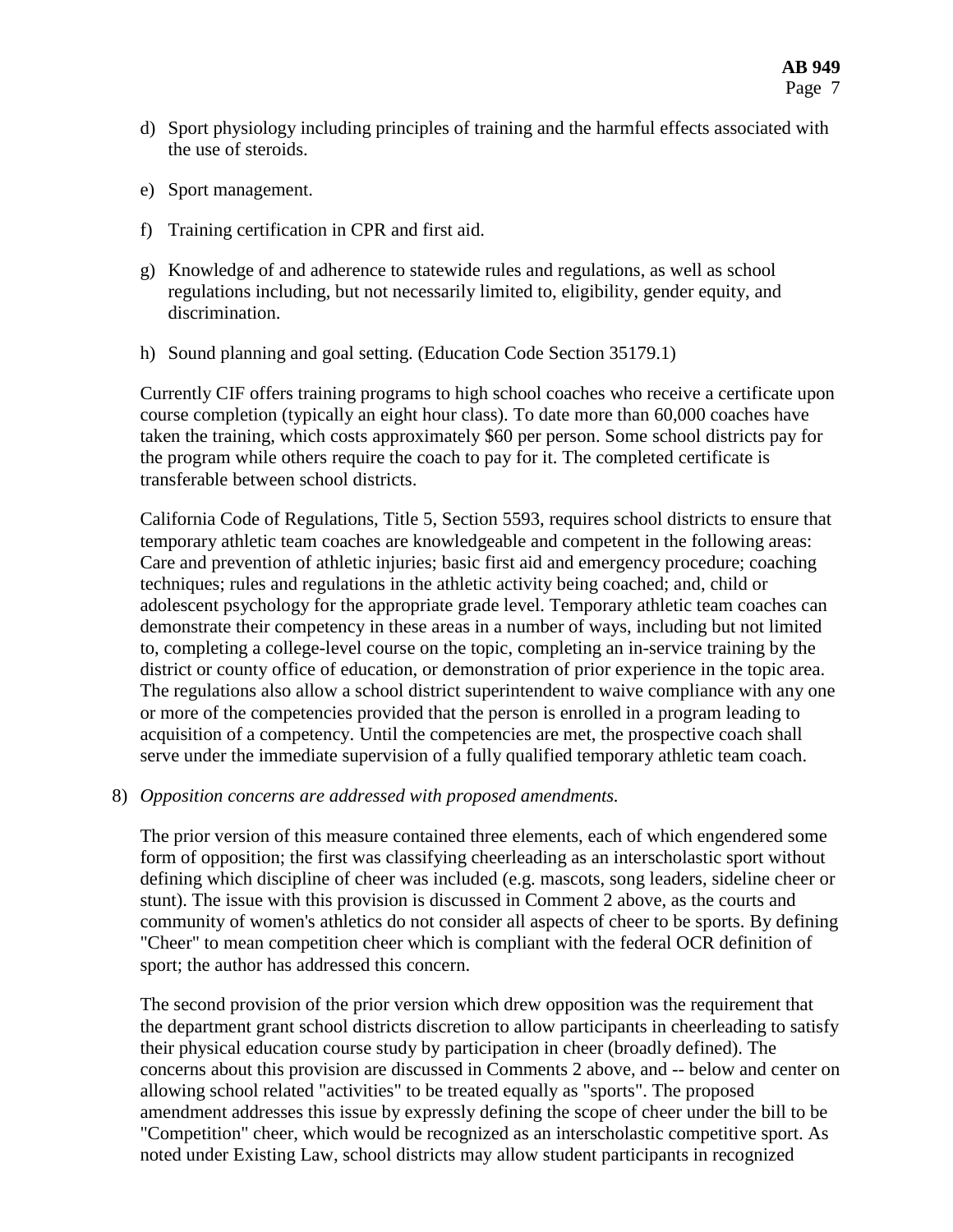sports an exemption from physical education. The scope of the district's discretion under the existing law would be limited to students competing in competition cheer as now amended.

The final concern was raised by the former version of the bill requiring the CIF to develop guidelines, procedures and safety standards for cheerleading, which was too broadly defined under the prior version. As discussed in Comment 2 above, cheer is a broad descriptor for many activities which are not currently defined as sports. The concern with this provision is that the CIF is expert in the regulation and establishment of fair play standards for existing sports; however they are not adept at creating a new sport from whole cloth, which the prior version of this measure would have them do. For instance, there is no competitive model currently for team mascots, who most often perform skits. By amending the scope of the bill to the emerging sport of Competition cheer, the CIF has an existing sport and set of regulations to model and adapt to California's unique needs.

#### 9) *Outstanding concerns, safety of unregulated cheer activities*.

The author remains concerned about the health and safety standards for those disciplines of cheer which are not to be regulated as CIF recognized sports. Pointing to studies which demonstrate that even sideline cheer can be dangerous when performed under unsafe condition (such as tumbling and pyramid practice on asphalt concrete surfaces), the author wishes to continue exploring ways to make the entire spectrum of cheer as safe and well regulated as the proposed new sport of Competition Cheer will be.

#### 10) *Prior related legislation.*

a) AB 351 (Salas), of 2009, would have authorized the governing board of a school district that provides the following courses or programs to exempt any pupil participating in such a course or program from attending courses of physical education (PE) and from the physical education high school graduation requirement: California Cadet Corps; Cheer team or Dance Team; Color guard or Drill team; Junior Reserve Officer Training Corps; Marching band.

The Assembly Education Committee contained the following in their analysis of that measure, "Physical Education Content Standards & Framework. State regulation specifies that school districts shall judge the quality of a high school physical education program based upon whether or not the course of study provides for instruction in each of the following areas: effects of physical activity upon dynamic health, mechanics of body movement, aquatics, gymnastics and tumbling, individual and dual sports, rhythms and dance, team sports, and combative for boys.

According to the *Physical Education Framework for California Public Schools, Pre-Publication Version,* September 15, 2008, 'Marching band, cheerleading, and ROTC also offer students opportunities to be physically active. These elective courses do not prepare students to meet grade- or course-level standards in physical education and do not follow the high school course of study established by California Code of Regulation, Title 5, Section 10060. Although these courses are appropriate for elective course credit, they are not appropriate for physical education course credit.'"

AB 351 failed passage in Assembly.